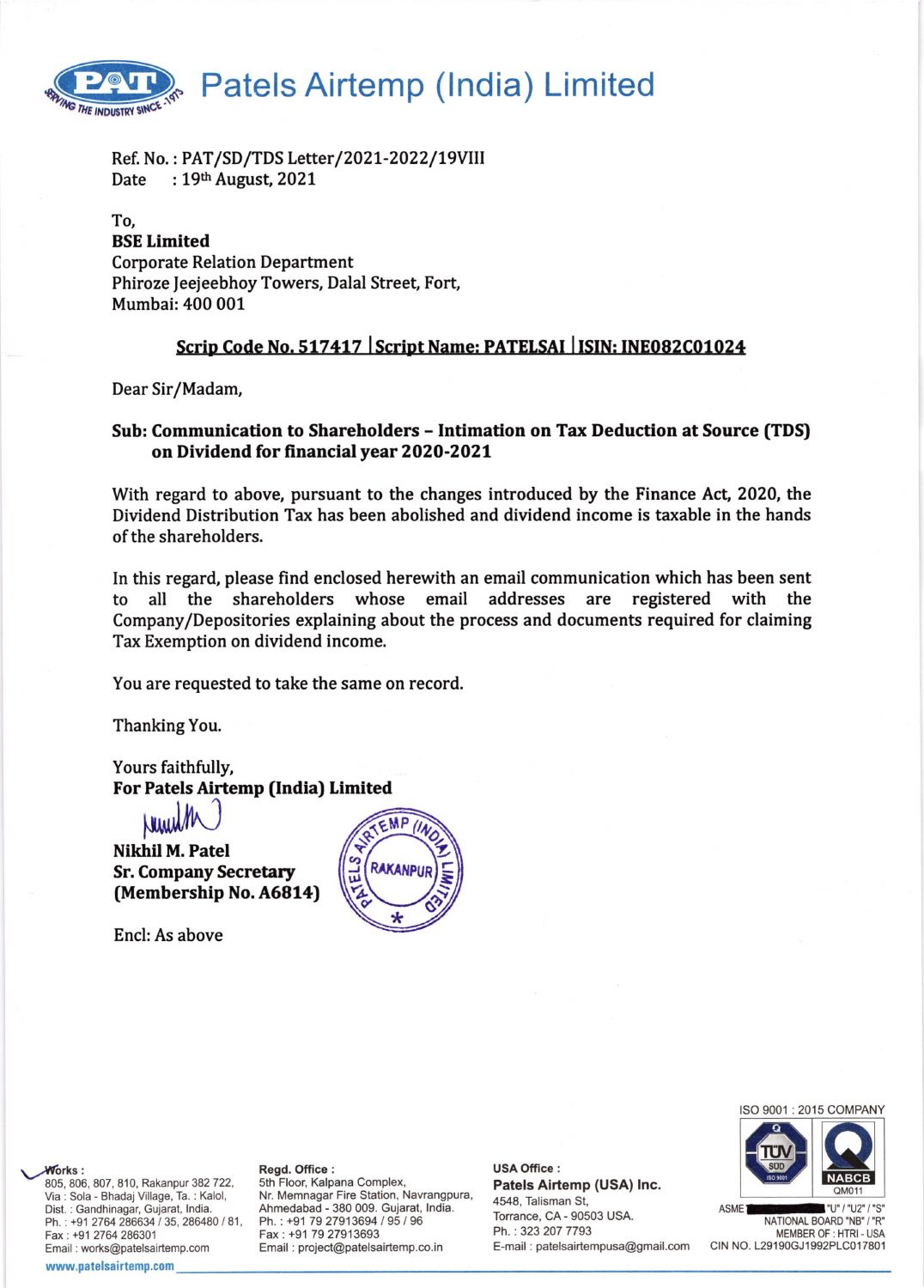

Registered Office:- 5<sup>th</sup> Floor, Kalpana Complex, Near Memnagar Fire Station Navrangpura, Ahmedabad - 380009 Ph.: +91-79-27913694 / 95 /96  $\mid$  Email : share@patelairtemp.com  $\mid$  CIN: L29190GJ1992PLC017801

=====================================================================================

Date: 18<sup>th</sup> August, 2021

#### **COMMUNICATION ON TAX DEDUCTED AT SOURCE ON PAYMENT OF DIVIDEND**

Dear Members,

We wish that you and your family are safe and in good health.

We are pleased to inform you that the Board of Directors of the Company at their Meeting held on 19<sup>th</sup> June, 2021 have considered and recommended payment of dividend of ₹ 2.50 per equity share of face value of ₹ 10/- each (i.e. 25%) for the financial year ended March 31, 2021.

The Register of Members and Share Transfer Books of the Company will remain closed from **Monday, 20th September, 2021 to Tuesday, 28th September, 2021** (both days inclusive) and dividend, as recommended by the Board, if approved at the 29th Annual General Meeting (AGM) of the Company scheduled to be held on **28th September, 2021**, will be paid to those shareholders, holding equity shares in physical form, whose names appear in the Register of Members of the Company and in respect of equity shares held in electronic form to all beneficial owners as per the details furnished by the Depositories as on the close of **Saturday, 18th September, 2021**.

As you may be aware, as per the Income-tax Act, 1961 (the Act), as amended by the Finance Act, 2020, dividend paid or distributed by a Company after April 1, 2020 shall be taxable in the hands of the shareholders. The Company shall therefore be required to deduct tax at source (TDS) under section 194 of the Act or section 195 of the Act at the prescribed rates at the time of making the payment of the said dividend to shareholders. The TDS rate would vary depending on the residential status of the shareholder and the documents submitted by them and accepted by the Bank. Further, higher rate of TDS would be applicable if pursuant to section 206AA of the Act valid Permanent Account Number (PAN) has not been provided by shareholder or pursuant to section 206AB of the Act shareholder being a specified person.

A specified person is one who has not complied with filing of income tax returns for last two years and is having TDS of ₹ 50,000 or more in each of the previous two years. A non-resident not having permanent establishment in India is not considered as a specified person.

Accordingly, the dividend will be paid by the Company after deducting tax at source, as applicable, as explained herein.

| SI. No. | <b>Category of Shareholder</b>                  | <b>TDS Rate</b><br>(Read with<br>notes below) | <b>Exemption/applicability/Documents</b><br>required (if any)                                                                                                                                                        |
|---------|-------------------------------------------------|-----------------------------------------------|----------------------------------------------------------------------------------------------------------------------------------------------------------------------------------------------------------------------|
| (a)     | <b>Resident Member with Valid</b><br><b>PAN</b> | 10%                                           | Tax will be deducted at source ("TDS")<br>under Section 194 of the Act on the<br>amount of dividend payable unless<br>exempt under any of the provisions of<br>the Act<br>Update/Verify<br>the<br>PAN.<br>the<br>and |

#### **1. For resident Shareholders:**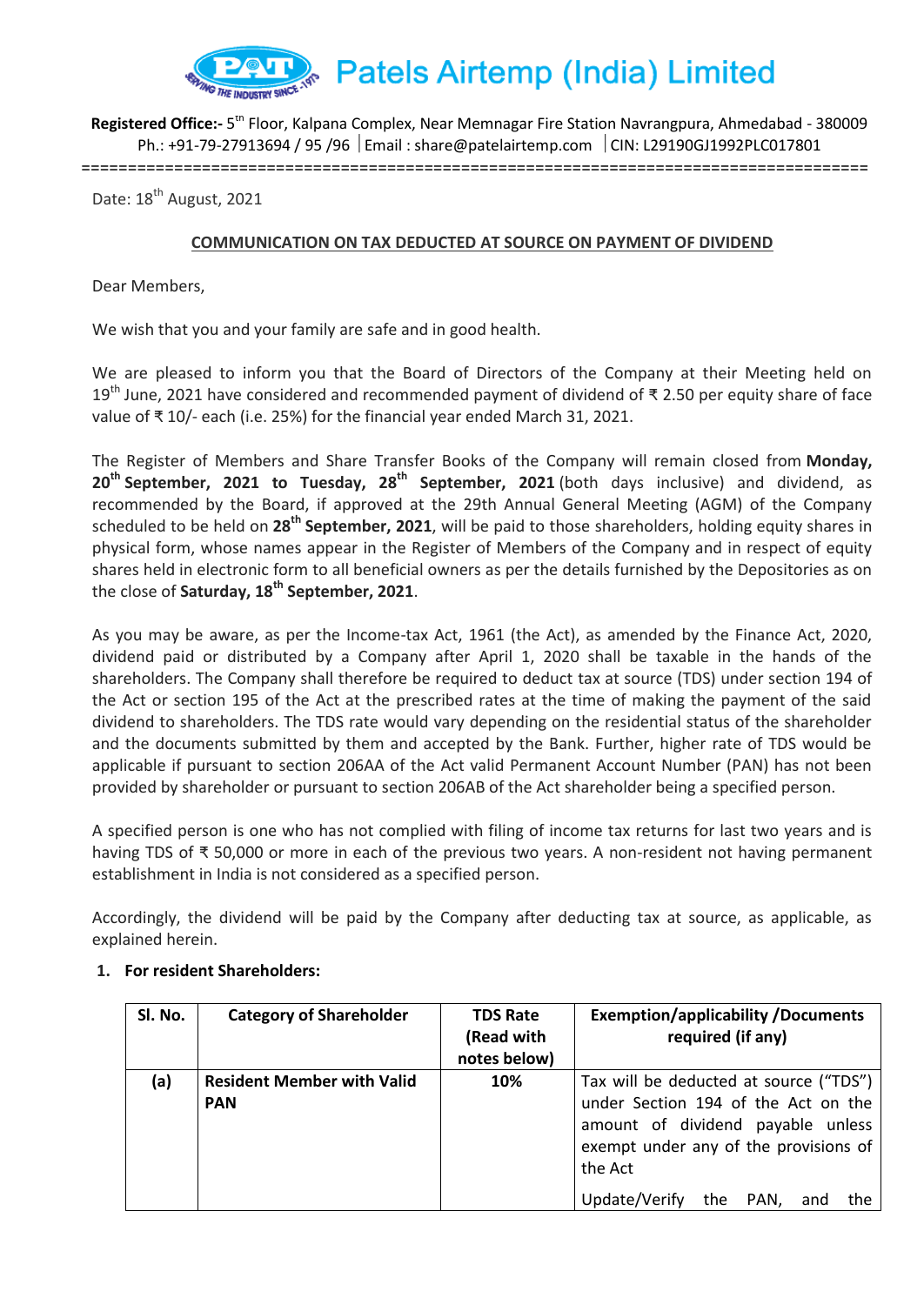

Registered Office:- 5<sup>th</sup> Floor, Kalpana Complex, Near Memnagar Fire Station Navrangpura, Ahmedabad - 380009 Ph.: +91-79-27913694 / 95 /96 | Email : share@patelairtemp.com | CIN: L29190GJ1992PLC017801

=====================================================================================

|     |                                    |                      | residential status as per Income Tax                |
|-----|------------------------------------|----------------------|-----------------------------------------------------|
|     |                                    |                      | Act, 1961 if not already done, with the             |
|     |                                    |                      | depositories (in case of shares held in             |
|     |                                    |                      | demat mode) and with the Company's                  |
|     |                                    |                      | Registrar and Transfer Agents i.e                   |
|     |                                    |                      | Bigshare Services Private Limited (in               |
|     |                                    |                      | case of shares held in physical mode).              |
| (b) | <b>Resident Individual Member</b>  | <b>NIL</b>           | In case of Individuals, TDS would not               |
|     |                                    |                      | apply if the aggregate of total dividend            |
|     |                                    |                      | paid to them by the Company under                   |
|     |                                    |                      | folio(s) during FY 2021-22 does not                 |
|     |                                    |                      | exceed Rs.5,000/-.                                  |
| (c) | <b>Resident Individual</b>         | <b>NIL</b>           | 15G<br>(for<br>Declaration<br>Form<br>in            |
|     | <b>Member Submitting Form</b>      |                      | individuals, with no tax liability on total         |
|     | 15G/ Form 15H                      |                      | income and income not exceeding                     |
|     |                                    |                      | which<br>maximum<br>amount<br>is<br>not             |
|     |                                    |                      | chargeable to tax) / Form 15H (for                  |
|     |                                    |                      | individual above the age of 60 years                |
|     |                                    |                      | with no tax liability on total income for           |
|     |                                    |                      | the FY2021-22).                                     |
|     |                                    |                      | <b>Documents required</b>                           |
|     |                                    |                      | Self-attested Duly filled declaration               |
|     |                                    |                      | in Form 15G/15H                                     |
|     |                                    |                      |                                                     |
| (d) | <b>Resident Member</b>             | <b>Rate provided</b> | Lower/NIL rate of tax as specified in               |
|     | <b>Submitting Order under</b>      | in the Order         | exemption certificate for the FY 2021-              |
|     | Section 197 of the Income Tax      |                      | 22 obtained from tax authority                      |
|     | Act, 1961 (Act)                    |                      | <b>Document required:</b>                           |
|     |                                    |                      | Exemption certificate issued by the                 |
|     |                                    |                      | Income-tax Department                               |
| (e) | <b>Mutual Fund specified under</b> | <b>NIL</b>           | Document required :                                 |
|     | clause (23D) of Section 10 of      |                      | Self-declaration that it is registered              |
|     | the Income Tax Act, 1961           |                      | with SEBI and is notified under                     |
|     |                                    |                      | Section 10 (23D) of the Act                         |
|     |                                    |                      | Self-attested copy of PAN card and<br>$\bullet$     |
|     |                                    |                      | Certificate of registration with SEBI               |
| (f) | An Insurance                       | <b>NIL</b>           | <b>Document required:</b>                           |
|     | Company exempted under             |                      | Self declaration that it qualifies as<br>$\bullet$  |
|     | Section 194 of the Income Tax      |                      | 'Insurer' as per section 2(7A) of the               |
|     | Act, 1961                          |                      | Insurance Act, 1938 and has full                    |
|     |                                    |                      | beneficial interest with respect to                 |
|     |                                    |                      | the shares owned by it                              |
|     |                                    |                      | Self-attested copy of PAN card                      |
|     |                                    |                      | Certificate<br>of registration<br>with<br>$\bullet$ |
|     |                                    |                      | Regulatory<br>Insurance<br>and                      |
|     |                                    |                      | Development Authority (IRDA)/ LIC/                  |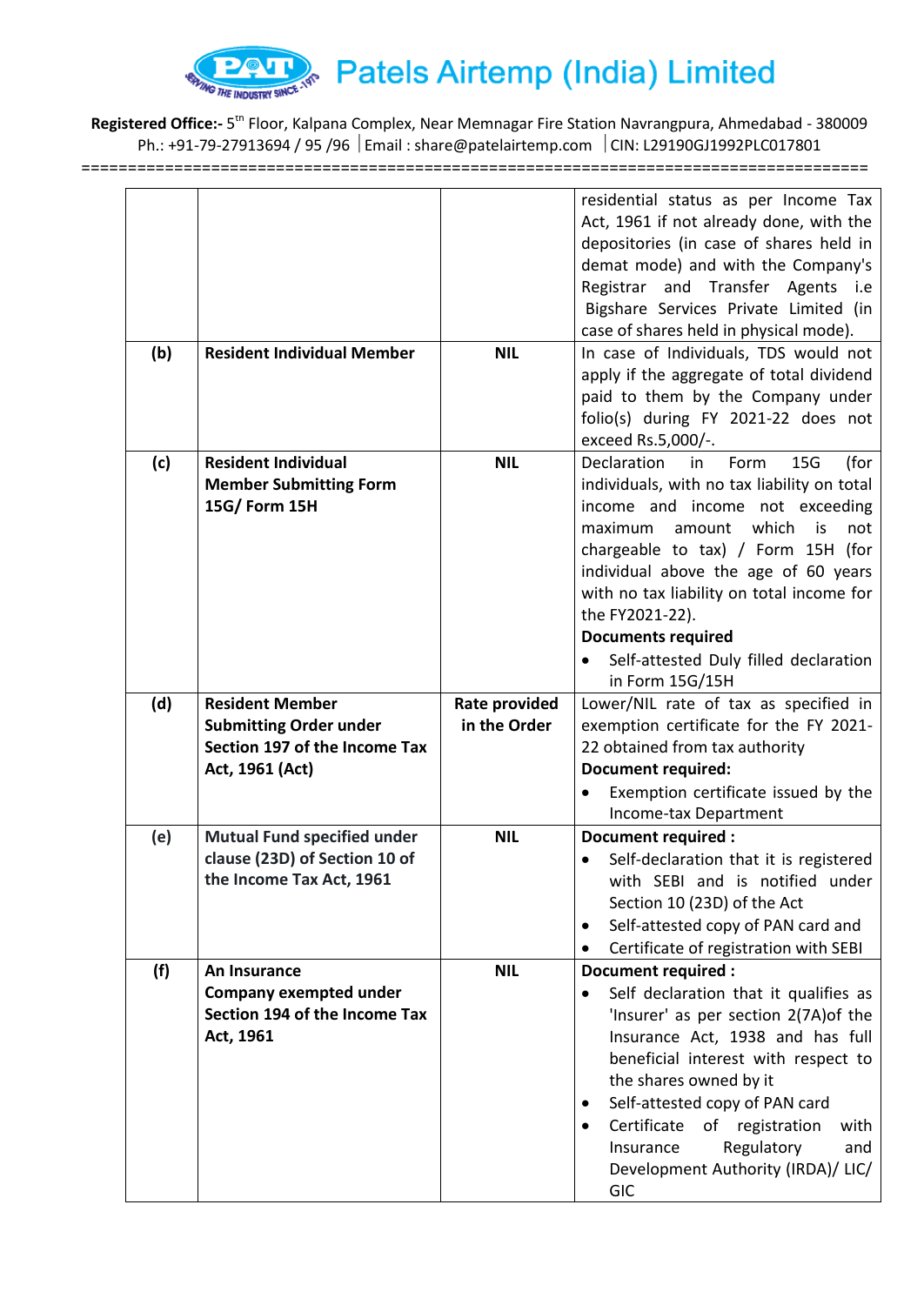

Registered Office:- 5<sup>th</sup> Floor, Kalpana Complex, Near Memnagar Fire Station Navrangpura, Ahmedabad - 380009 Ph.: +91-79-27913694 / 95 /96 | Email : share@patelairtemp.com | CIN: L29190GJ1992PLC017801 =====================================================================================

| (g) | <b>Alternative Investment Fund</b><br>(AIF) established in India                                            | <b>NIL</b>                                                  | <b>Document required:</b><br>Self-declaration that its income is<br>exempt under Section 10 (23FBA) of<br>the Act and they are registered with<br>SEBI as Category I or Category II AIF<br>Self-attested copy of the PAN card<br>$\bullet$<br>Certificate of AIF registration with<br><b>SEBI</b>                                                                                                                                                                                                                                                                                                                                                          |
|-----|-------------------------------------------------------------------------------------------------------------|-------------------------------------------------------------|------------------------------------------------------------------------------------------------------------------------------------------------------------------------------------------------------------------------------------------------------------------------------------------------------------------------------------------------------------------------------------------------------------------------------------------------------------------------------------------------------------------------------------------------------------------------------------------------------------------------------------------------------------|
| (h) | <b>Entities exempt under Section</b><br>10 of the Act:                                                      | <b>NIL</b>                                                  | <b>Document required:</b><br>Self-attested copy of documentary<br>evidence supporting the exemption<br>from TDS (entities as provided<br>in Circular No.18 of 2017)<br>Self-attested copy of the PAN card.                                                                                                                                                                                                                                                                                                                                                                                                                                                 |
| (i) | <b>Benefit under Rule 37BA</b>                                                                              | Rates based on<br>the status of<br>the beneficial<br>owners | In case where shares are held by<br>Member/ intermediaries/<br>Clearing<br>stock brokers and TDS is to be applied<br>by the Company in the PAN of the<br>beneficial shareholders, then TDS will<br>be deducted in beneficial shareholders<br>PAN, subject to receipt of following<br>documents<br>Document required :<br>Self attested copy of declaration as<br>per <b>ANNEXURE 1.</b><br>List of beneficial owners in the<br>format prescribed as <b>ANNEXUE 1A.</b><br>In case of absence of receipt of<br>documents as specified, the company<br>will deduct TDS in the PAN of Clearing<br>Member/ intermediaries/ stock brokers<br>at applicable rate |
| (j) | <b>Resident shareholders</b><br>without PAN/Invalid PAN/<br>Deleted PAN/ non-compliance<br>of Section 206AB | 20%                                                         | <b>NA</b>                                                                                                                                                                                                                                                                                                                                                                                                                                                                                                                                                                                                                                                  |

# **2. For Non-Resident shareholders:**

| SI. No. | <b>Category of Shareholder</b> | <b>TDS Rate</b><br>(Read with<br>notes below) | <b>Exemption/applicability/Documents</b><br>required (if any) |
|---------|--------------------------------|-----------------------------------------------|---------------------------------------------------------------|
| (a)     | Any non-resident               | <b>20% (plus</b>                              | Update/Verify the PAN and the residential                     |
|         | shareholder (including         | applicable                                    | status as per Income Tax Act, 1961, if not                    |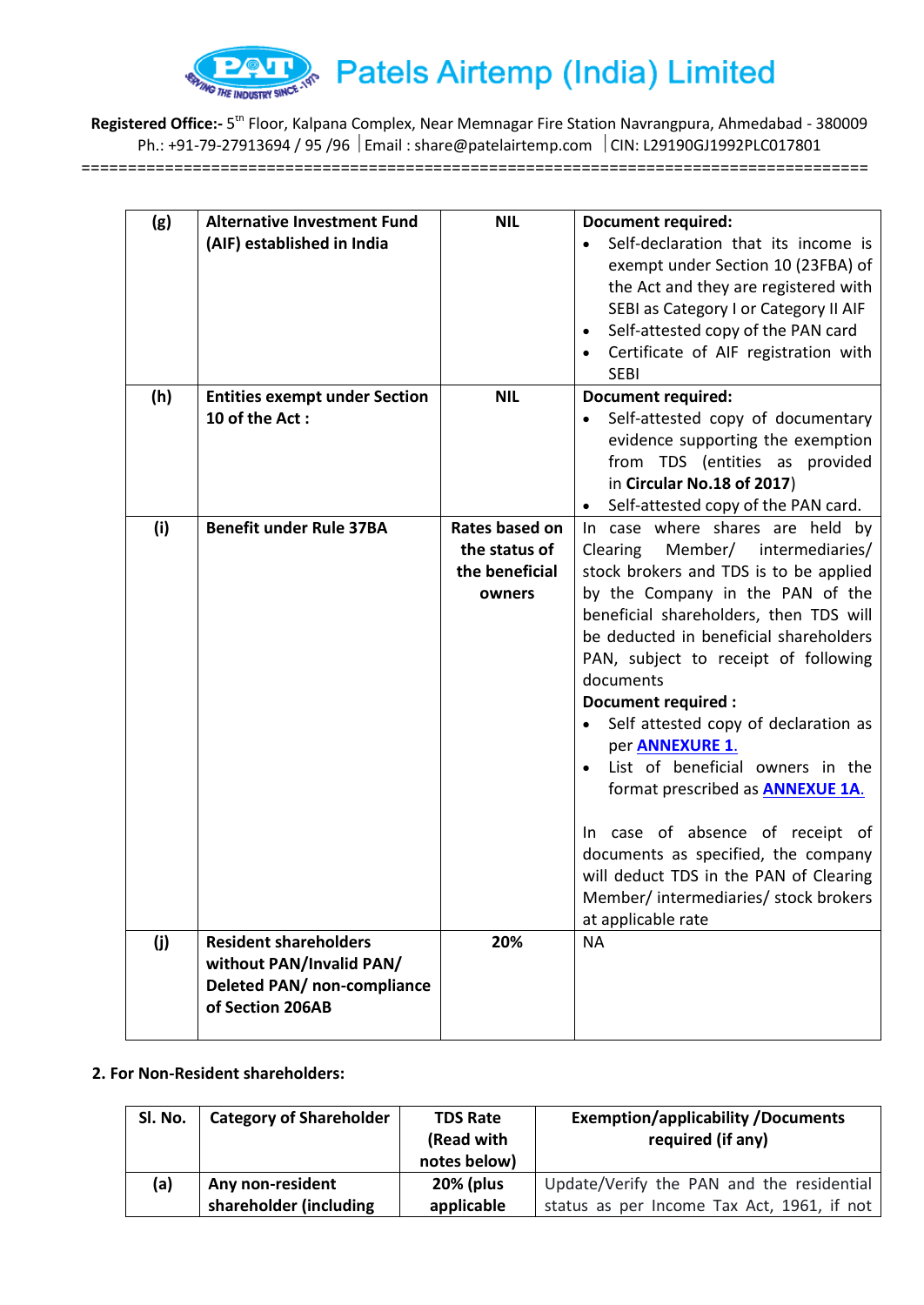

Registered Office:- 5<sup>th</sup> Floor, Kalpana Complex, Near Memnagar Fire Station Navrangpura, Ahmedabad - 380009 Ph.: +91-79-27913694 / 95 /96 | Email : share@patelairtemp.com | CIN: L29190GJ1992PLC017801 =====================================================================================

| <b>Foreign Institutional</b><br><b>Investors, Foreign</b><br>Portfolio Investors (FII,<br>FPI))<br>(b)<br><b>Submitting</b><br>Order<br>u/s | surcharge and<br>cess)<br><b>OR</b><br><b>Tax Treaty Rate</b><br>(whichever is<br>lower) provided<br>documents are<br>received<br>Rate provided | already done, with the depositories (in case<br>of shares held in demat mode) and with the<br>Company's Registrar and Transfer Agents i.e<br>Bigshare Services Private Limited (in case of<br>shares held in physical mode).<br>As per Section 90 of the Act, a non-resident<br>shareholder has an option to be governed by<br>the provisions of the Double Taxation<br>Avoidance Agreement ('DTAA') between<br>India and the country of tax residence of the<br>shareholder, if such DTAA provisions are<br>more beneficial to such shareholder.<br>To avail the DTAA benefits, the non-resident<br>shareholder<br>will<br>have<br>to compulsorily<br>provide the following documents:<br>• Tax Residency Certificate (TRC) obtained<br>from the tax authorities of the country of<br>which the shareholder is a resident<br>certifying status during Financial Year<br>2021-22.<br>• Form 10F duly filled and signed (Format<br>attached as <b>Annexure 2.</b><br>• self-attested copy of the PAN card<br>• Completed<br>and<br>duly<br>signed<br>Self-<br>declaration<br>from<br>Non-resident<br>as<br>per Annexure 3<br>• In case of Foreign Institutional Investors<br>and Foreign Portfolio Investors copy of<br>SEBI registration certificate<br>It is recommended that shareholders should<br>independently satisfy its eligibility to claim<br>DTAA benefit including meeting of all<br>conditions laid down by DTAA.<br>Application of beneficial DTAA rate shall<br>upon the<br>depend<br>completeness<br>and<br>satisfactory review by the Company of the<br>documents submitted by the Non-Resident<br>shareholders. The Company will apply its<br>sole discretion and is not obligated to apply<br>the beneficial DTAA rates for tax deduction<br>on dividend payable to shareholders.<br>Lower/NIL<br>withholding<br>certificate<br>tax |
|---------------------------------------------------------------------------------------------------------------------------------------------|-------------------------------------------------------------------------------------------------------------------------------------------------|--------------------------------------------------------------------------------------------------------------------------------------------------------------------------------------------------------------------------------------------------------------------------------------------------------------------------------------------------------------------------------------------------------------------------------------------------------------------------------------------------------------------------------------------------------------------------------------------------------------------------------------------------------------------------------------------------------------------------------------------------------------------------------------------------------------------------------------------------------------------------------------------------------------------------------------------------------------------------------------------------------------------------------------------------------------------------------------------------------------------------------------------------------------------------------------------------------------------------------------------------------------------------------------------------------------------------------------------------------------------------------------------------------------------------------------------------------------------------------------------------------------------------------------------------------------------------------------------------------------------------------------------------------------------------------------------------------------------------------------------------------------------------------------------------------------------------------------------------------|
| 197 (i.e. lower or NIL<br>withholding<br>tax<br>certificate)                                                                                | in the Order                                                                                                                                    | obtained from tax authority to be submitted.                                                                                                                                                                                                                                                                                                                                                                                                                                                                                                                                                                                                                                                                                                                                                                                                                                                                                                                                                                                                                                                                                                                                                                                                                                                                                                                                                                                                                                                                                                                                                                                                                                                                                                                                                                                                           |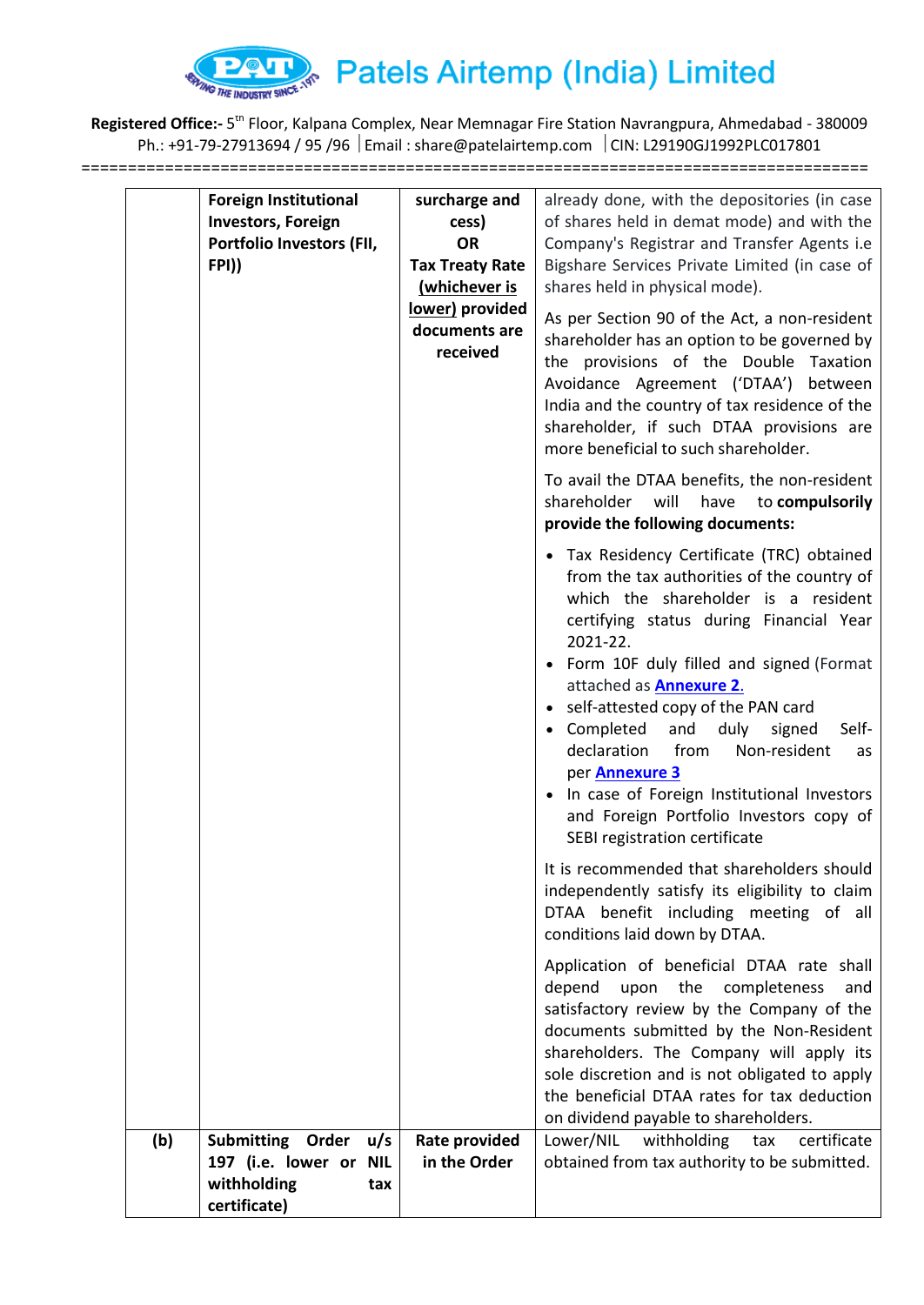

Registered Office:- 5<sup>th</sup> Floor, Kalpana Complex, Near Memnagar Fire Station Navrangpura, Ahmedabad - 380009 Ph.: +91-79-27913694 / 95 /96  $\mid$  Email : share@patelairtemp.com  $\mid$  CIN: L29190GJ1992PLC017801

=====================================================================================

#### **\* Notes :**

- 1. Shareholders holding shares under multiple accounts under different status/ category (eg. Resident and Non-Resident) and single PAN, may note that, higher of the tax as applicable to the status in which shares held under a PAN will be considered on their entire holding in different accounts.
- 2. Recording of the Permanent Account Number (PAN) for the registered Folio/DP ID-Client ID is mandatory. In the absence of valid PAN, tax will be deducted at a higher rate of, as per Section 206AA read with 206AB of the Act.

#### 3. **TDS to be deducted at higher rate in case of non-filers of Return of Income :**

For Shareholders who are identified as "Specified Persons" under Sec 206AB of the Act, higher tax rate as applicable would be deducted if

- a. Shareholder has not filed the returns of income for both of the two assessment years relevant to the two previous years immediately before the previous year in which tax is required to be deducted/ collected.
- b. Aggregate of tax deducted at source and tax collected at source is rupees fifty thousand or more in each of these two previous years.

For the purpose of TDS, Company will verify the status (i.e., Specified Person or not) from the Government enabled online facility and deduct TDS accordingly. It may be noted that as per sections 206AB, the specified persons shall not include a non-resident who does not have a permanent establishment in India.

#### **For the attention of all Shareholders:**

Shareholders may make an online submission of Form 15G / 15H and Form 10F, along with the requisite supporting documents (scanned copies) as mentioned above, as applicable, on the website of Bigshare Services Private Limited, the Company's Registrar and Share Transfer Agent ("**Bigshare**") at [www.bigshareonline.com](http://bigshareonline.transdeliver.com/ltrack?g=1&id=KRgEVQAIUloAAUkBAlFWAVcFCkk=AFAHAAFdV01MXQNCDAJYCkdcCgVYV1BUQBImUglSUFkWAF5U&client=3778&c=0000). The Shareholders may also download these forms from Bigshare's website and send: (a) physical copies of the duly filled forms / documents mentioned above to Bigshare's Ahmedabad Office at A-802, Samudra Complex, Off C.G. Road, Near Girish Cold Drinks, Navrangpura, Ahmedabad - 380009 or (b) scanned copies of the duly filled forms / other documents to Bigshare's e-mail ID [investor.ahm@bigshareonline.com.](mailto:investor@bigshareonline.com)

The aforesaid declarations and documents need to be submitted by the Shareholders so as to reach Bigshare **on or before, 18th September ,2021 by 11.59 p.m. (IST)**.

It may please be noted that Forms received after the said date and incomplete or incorrect forms shall not be considered and shall not be eligible for non-deduction or lower deduction of tax.

The URL for downloading the aforesaid forms from the website of Bigshare is: [https://www.bigshareonline.com/Resources.aspx](http://bigshareonline.transdeliver.com/ltrack?g=1&id=KRgEVQAIUloAAEkBAlFWAVcFCkk=AFAHAAFdV01MXQNCDAJYCkdcCgVYV1BUQBImUglSUFkWAF5U&client=3778&c=0000)

All the forms are available in under the heading "Forms & Procedures".

Alternatively, these declarations can be submitted online also at: [https://www.bigshareonline.com/dividendTDS.aspx](http://bigshareonline.transdeliver.com/ltrack?g=1&id=KRgEVQAIUloDCUkBAlFWAVcFCkk=AFAHAAFdV01MXQNCDAJYCkdcCgVYV1BUQBImUglSUFkWAF5U&client=3778&c=0000)

On this page the user shall be prompted to select / share the requisite particulars and upload the supporting documents.

By submission of Form 15G / 15H and Form 10F, along with the requisite supporting documents, the Shareholder is deemed to confirm to the Company that: